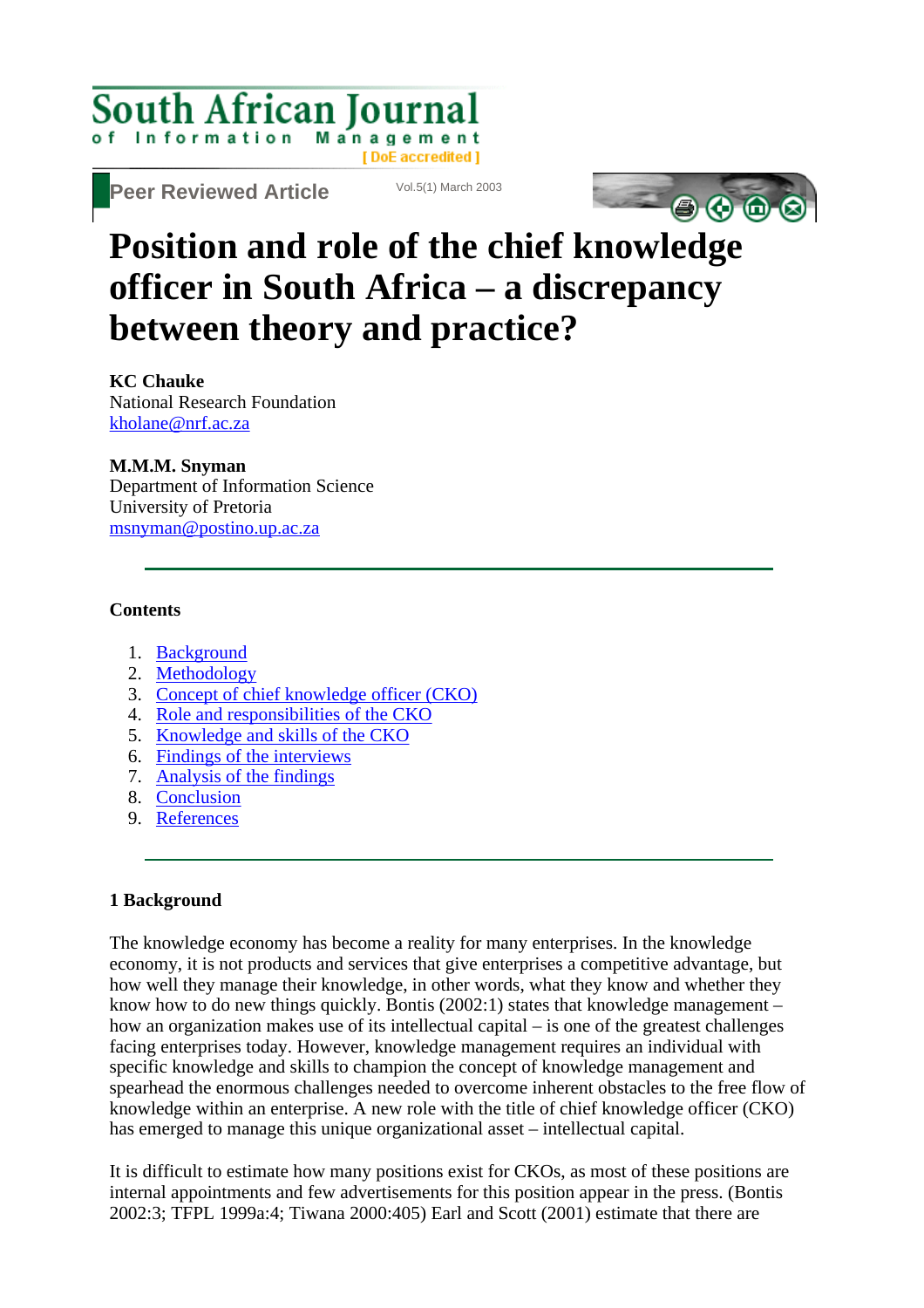approximately 50 CKOs in the world. A few positions for CKOs have also emerged in South Africa. However, much confusion still exists about who and what the CKO is, what his or her responsibilities are and what skills he or she should possess. From an analysis of job advertisements for knowledge managers in South Africa, it became clear that, although an awareness of the need for a person to manage intellectual capital at a strategic level does exist in South African enterprises, a comprehensive understanding of the position and role of the CKO is lacking (Snyman 2001).

The aim of this research was to investigate the South African business world's perspective of the role and responsibilities of the CKO and to analyse these findings against a theoretical background. To achieve this aim, the following aspects were investigated:

- The concept of CKO
- The role and responsibilities of the CKO
- Qualifications, knowledge and skills required for the position of CKO
- How persons in CKO positions in South Africa weigh up against requirements in the literature.

top

top

## **2 Methodology**

Although CKO positions have been in existence for sometime internationally or abroad, they are not very common in South Africa; hence very few enterprises in South Africa have people designated to work in this capacity. Taking the definition of a CKO (see below) into consideration and working through the mailing list of the Knowledge Management Society of South Africa as well as analysing advertisements for knowledge managers, which appeared in three weekly newspapers with the highest circulation figures in South Africa during 2000 and 2001, only three CKOs were identified. The business world's perspective of the CKO was determined during semi-structured interviews with the three persons in the position of CKO. During the interviews, which lasted between two to three hours, it was attempted to collect information on their position and role as CKO in their enterprise and the knowledge and skills required for the position. The findings of the interviews were studied and analysed against the theoretical background obtained during a literature study.

## **3 Concept of chief knowledge officer (CKO)**

The CKO is a recent phenomenon created by enterprises to lead and promote the knowledge management agenda and to help manage a unique organizational asset, namely intellectual capital (IC). The CKO concept is rooted in the realization that enterprises can no longer expect that the products and services that made them successful in the industrial age will keep them viable in the future (Herschel and Nemati 2000). The challenges and pressures of a rapidly changing global and knowledge-based economy make tacit and explicit knowledge vital to organizations. Therefore, the CKO position has emerged as a top management responsibility, comprising of leadership and change management. These pioneering individuals have been given the unenviable task of channelling an enterprise's knowledge into initiatives that are expected to become a source of competitive advantage (Bontis 2002:1). They generally provide the focus and drive required to steer knowledge management programmes through critical stages and facilitate planning and development (TFPL 1999a and 1999b).

Earl and Scott (2000) define the CKO as a senior executive leading a knowledge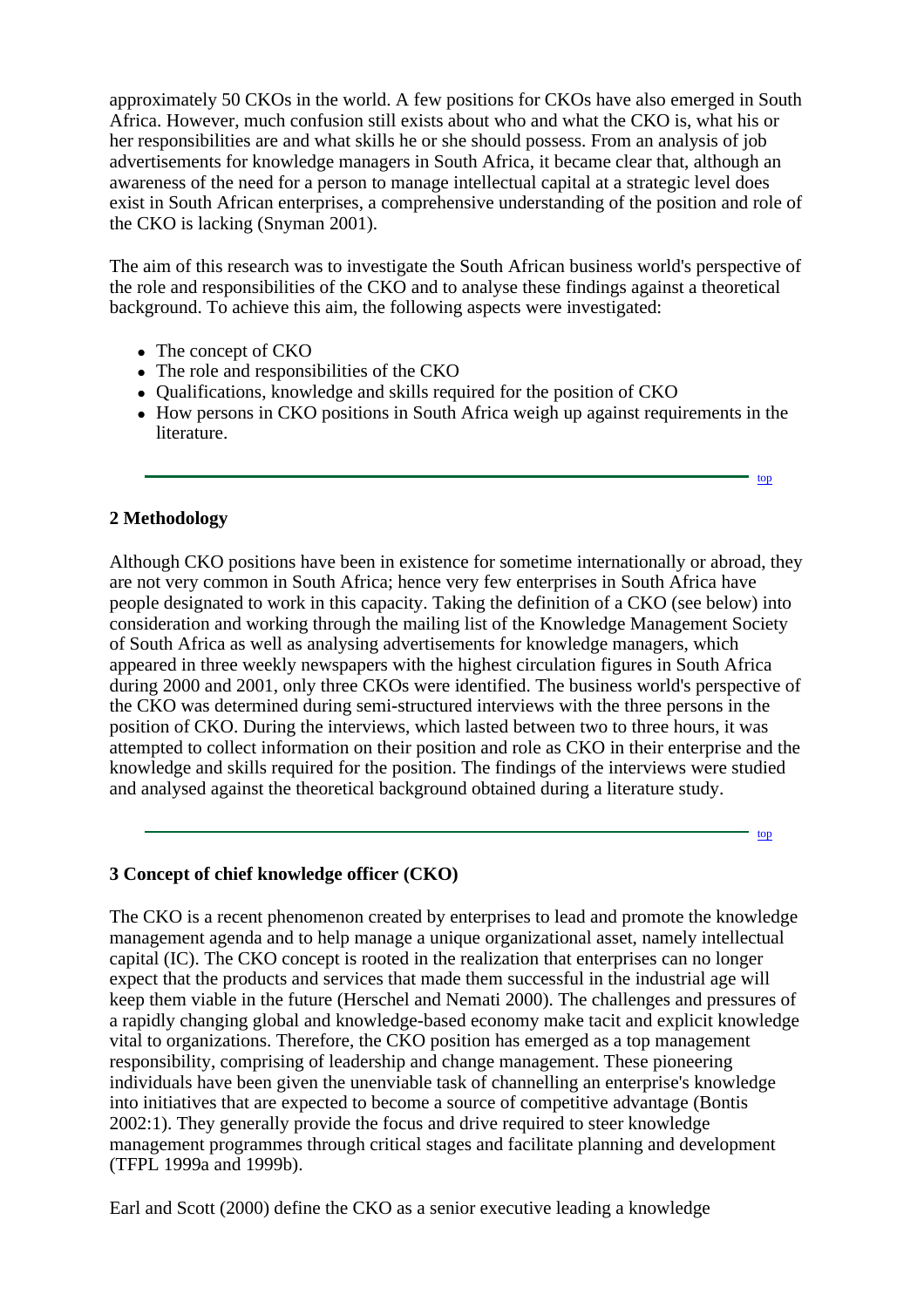management initiative and who has 'knowledge' in his or her job title. The chief executive officer (CEO) appoints these executives and they report to the CEO. The aim of the CKO is to initiate knowledge management and to ensure that the philosophy and practice became embedded in the enterprise (Earl and Scott 2000:196). However, they do not see it as a longterm position. Skyrme (1997:1) describes the CKO as 'a senior executive who is responsible for ensuring that an organization maximises the value it achieves through one of its most important assets – knowledge'. The key role that these individuals play is to make the knowledge management system and processes an integral part of the operations of the enterprise (Tiwana 2002:395).

CKOs come in many guises and with many titles such as director of knowledge management, strategic knowledge manager, director of intellectual capital, chief knowledge officer an executive director: knowledge management and strategy. For the purposes of this article the title chief knowledge officer (CKO) is used. A CKO is described as a senior executive with the word 'knowledge' in his/her title and who is responsible for developing and implementing knowledge management initiatives in the enterprise.

The challenge for the CKO is to develop strategies for converting tacit knowledge into explicit knowledge, which in a way means, as Nonaka (1998:31) states 'finding a way to express the inexpressible'. The CKO has to promote 'the development and application of tacit, explicit, and embedded intellectual capital; that is, leveraging personal understanding, organizational action capabilities, and other intellectual assets to attain the enterprise's ultimate goals, such as ascertaining profitability, ensuring long-term viability, or delivering quality services' (Wiig 2000:13–14).

It is therefore clear that the CKO position is a very important position in enterprises today. It involves designing and implementing a knowledge management strategy and initiatives to support the strategic direction of the enterprise.

top

#### **4 Role and responsibilities of the CKO**

Most enterprises are still defining their knowledge management roles (TFPL 1999:3). According to Gamble and Blackwell (2001:97), the role and the responsibilities of the CKO are still evolving. Earl (1999:4) states that the role of the CKO is so immature that there is no job specification. Therefore, CKOs have to work out an agenda for themselves. One of the 20 CKOs included in Earl and Scott's study rightfully mentioned that 'most CKOs are on a vertical learning curve about managing knowledge' (Tiwana 2000:396).

Knowledge management in every enterprise is unique and the knowledge management roles reflect this (TFPL 1999a:4). Therefore, the role and responsibilities of a CKO in an enterprise is interpreted differently depending on the needs and environment of the enterprise. However, during the literature study a number of generic roles and corresponding responsibilities of the CKO were identified. These roles and responsibilities are reflected in Figure 1.

#### **Figure 1 Role and responsibilities of the CKO**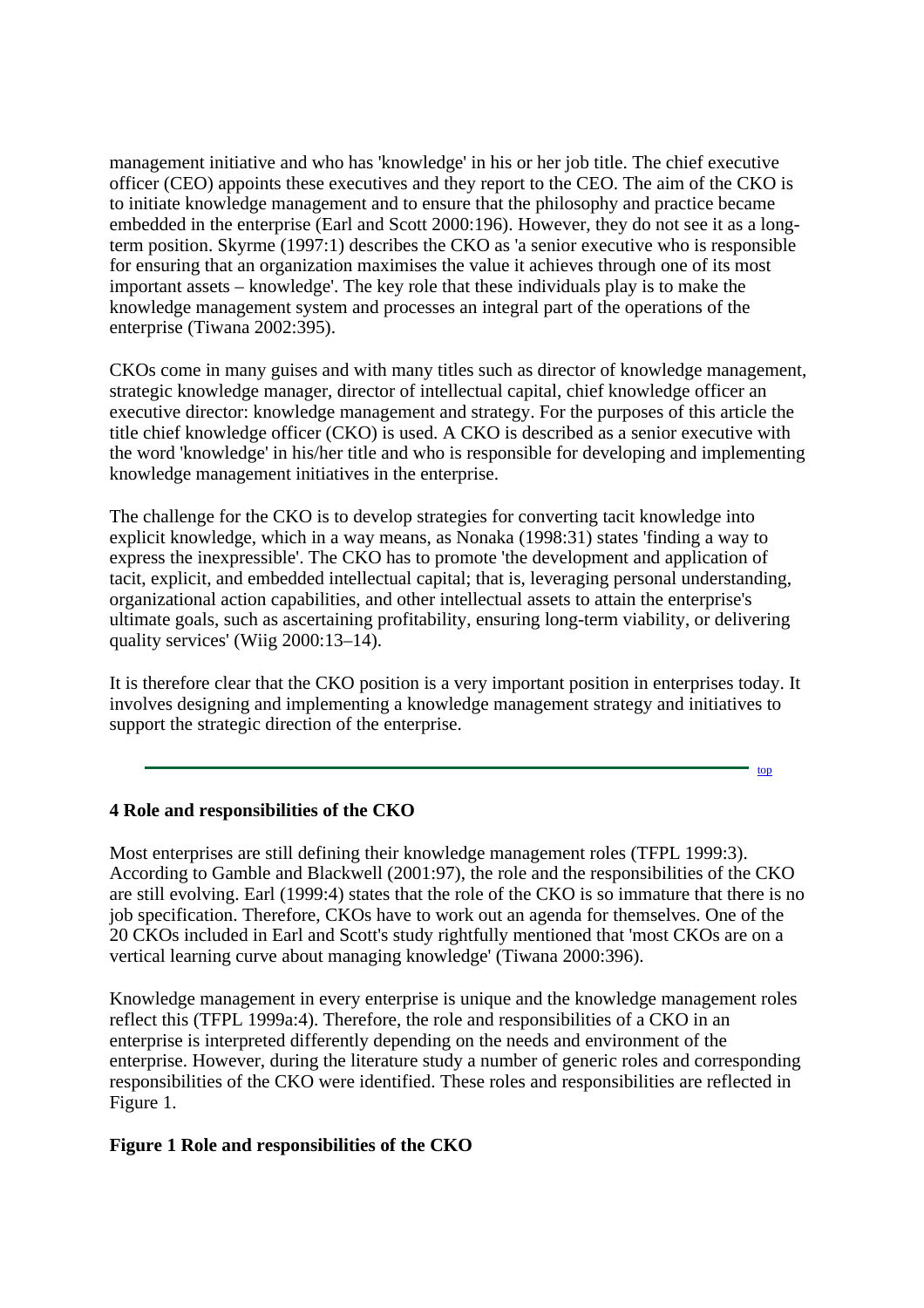

The CKO must be a strategist that has a clear vision of where the enterprise is going and how knowledge management can support the mission and objectives of the enterprise. It becomes the responsibility of the CKO to develop a strategy that dictates how an enterprise handles its intellectual assets and to build a knowledge management system to support the business processes. The most challenging issue for the CKO is that most of the knowledge is tacit in nature, and is embodied in people. The challenge for the CKO is therefore to strategize ways and actions to capture the tacit knowledge and to make it available for knowledge re-use and innovation (Allee 1997). The CKO also has to evaluate the effectiveness of knowledge management projects and their contribution to the mission and objectives of the enterprise. Furthermore, they have to benchmark the knowledge management efforts with those of other enterprises (Neilson 2002).

Because the CKO is such a new position, there are no historical models for a CKO. It is often expected of the CKO to act as an entrepreneur and to start a new knowledge management activity, capability or function. To fulfil this role he or she has to bring in new ideas, cultivate them, and listen to other people's ideas and back them if they make sense and fit the knowledge vision (Earl and Scott 2000:198). The CKO should also hold on to existing initiatives where these can add a knowledge management perspective.

Management support is critical for the long-term success of any knowledge management strategy, and showing managers the value of knowledge management is a prerequisite for the successful management of knowledge. On the other hand, users must not only know about the use and value of knowledge management, they also must be shown what's in it for them (Tiwana 2001:396). As an evangelist, the major challenge of the CKO is to convince the two distinct groups (management and the knowledge workers who will actually use knowledge management as part of their work) of the value of knowledge management. Therefore, it is expected of the CKO to create an awareness of knowledge management and to actively promote knowledge management, its adoption and use. This involves creating a common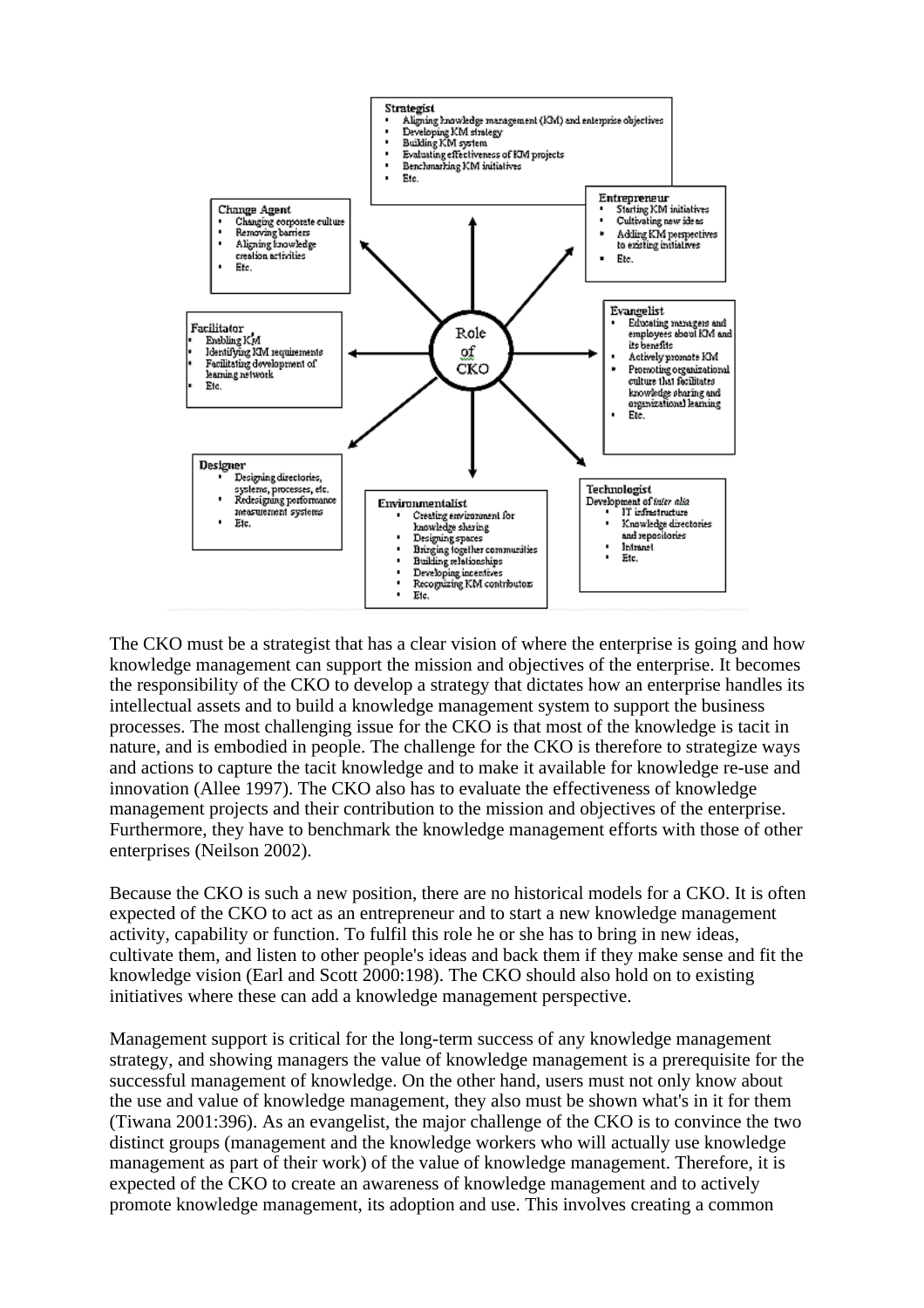understanding of what knowledge management is, encouraging and supporting people, and lobbying for resources (Morris, Meed and Svensen 1996:112). As an evangelist, the CKO also has to promote an organizational culture that facilitates knowledge sharing and organizational learning (Neilson 2002). This can be done by making presentations, issuing publications and arranging conferences and seminars on knowledge management.

Technology channels are the socio-technical networks that help move knowledge around the organization in an efficient manner. Channels must be developed for the distribution of explicit knowledge and for the sharing of tacit knowledge. Technology channels and their choice are largely determined by the understanding of the CKO of what would work, users' perceptions of what they need and the organizational work culture (Tiwana 2000:396).

According to Tiwana (2000:401), the CKO as a technologist is *inter alia* responsible for:

- $\bullet$  the creation of enterprise-wide skills and knowledge directories;
- $\bullet$  creation of channels for exchange of documents and other codified forms of explicit knowledge;
- development and implementation of the intranet;
- support of group and collaborative work through collaborative technology tools and policies;
- development and implementation of tools for collaborative problem solving;
- building of repositories to store, for example 'lessons learned'; and
- enabling tacit knowledge transfer by means of tools, for example video conferencing.

'Knowledge management is about creating an environment in which knowledge is created, shared and utilised for business purposes' (TFPL 2001). Therefore, the CKO also plays the role of an environmentalist, that is, being responsible for the creation of an environment that stimulates and facilitates either arranged or chance discussions and conversations, or the development of events and processes that encourage more deliberate knowledge creation and exchange. These may include:

- the designing of spaces, such as designing offices and relaxation areas, or acquiring or furnishing retreats and learning centres;
- bringing together communities with common interests but who rarely interact with each other;
- building relationships with related leaders in human resources, information technology, the library, research and development, etc.;
- developing incentives to encourage knowledge sharing; and
- recognizing and promoting knowledge contributors who share knowledge across the enterprise.

CKOs are designers of knowledge directories, knowledge-based systems, knowledgeintensive business and management processes, knowledge exchange events, knowledgesharing physical spaces and knowledge protection policies (Earl 1999:5). Linking with the role of environmentalist, the CKO has to radically redesign performance measurement and executive appraisal systems to break down incentives centred on the individual, and visibly encourage collective knowledge development and sharing (Earl 1999:7).

Their designs are mostly conceptual in the sense that they work on an idea with a champion, contribute design suggestions and inject ideas from emerging knowledge management practices, just as a consultant or system analyst would (Earl 1999:5).

Gamble and Blackwell (2001:77) see the CKO as the facilitator of the knowledge-based enterprise. Therefore, the primary role of the CKO is to enable, not control, knowledge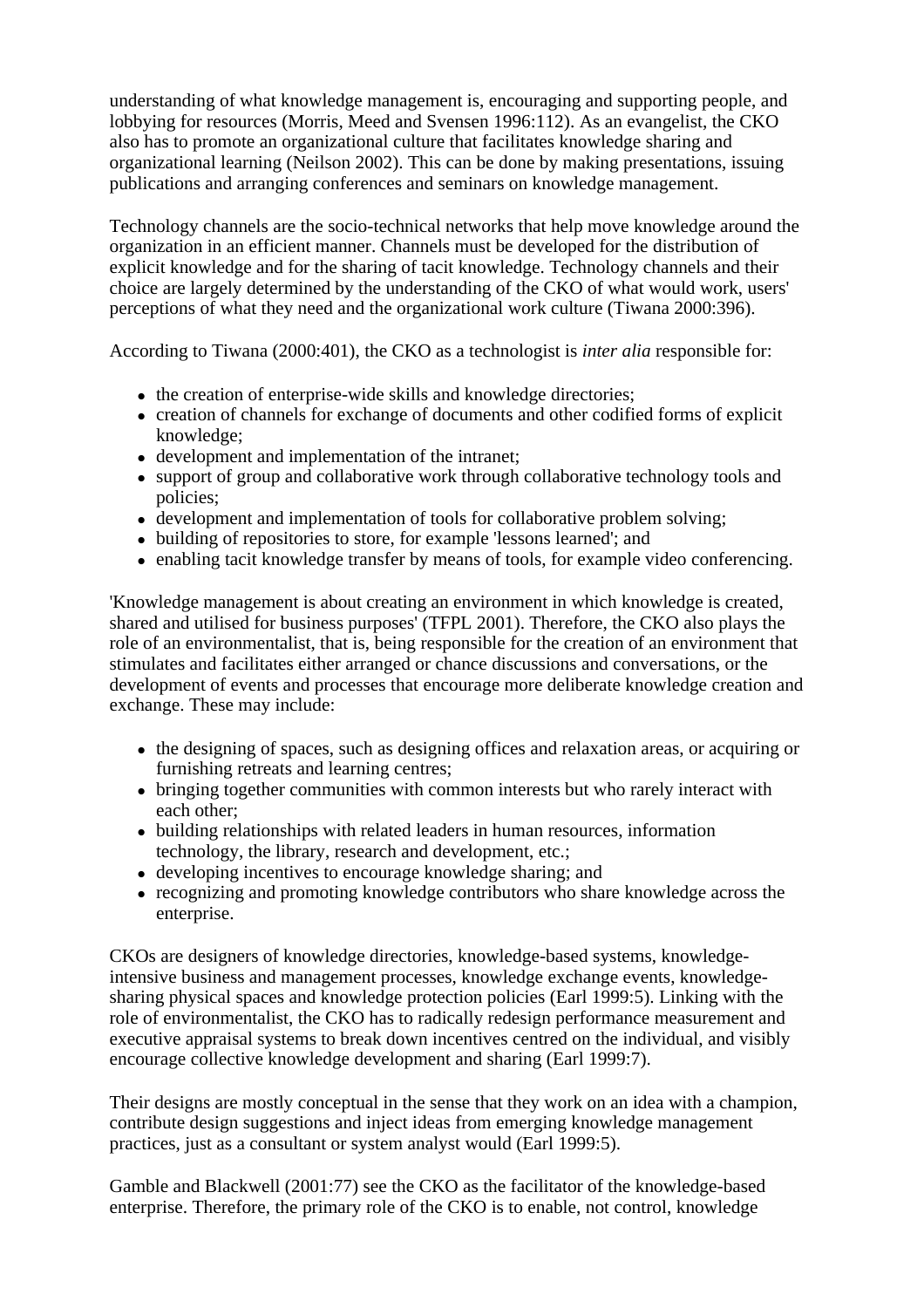management (Tiwana 2000:399). To achieve this, the CKO:

- works with and through people;
- enlists sponsors, champions and do-ers; and
- supports clients in inventing, crafting and implementing their own ideas.

As a facilitator, the CKO identifies knowledge requirements to know what is needed by the enterprise and the tools that can help him or her to do the job effectively. The CKO also facilitates the development of learning networks and the organization of regular programmes of learning and knowledge sharing (Snyman 2001:278).

Gamble and Blackwell (2001:97) see the appointment of the CKO as a step in the direction of formal cultural change. According to Earl and Scott (2000:202), the CKO is seen as the latest change agent, following those who led total quality management (TQM), business process reengineering (BPR) and other similar initiatives. The CKO reads the enterprise's appetite for change and appreciates how to connect to and work along with other change initiatives. According to Tiwana (2001:400–401), CKO activities as a change agent can include:

- changing the corporate culture from that of defensive knowledge hoarding to knowledge sharing;
- removing technical and socio-cultural barriers to knowledge sharing, transfer, use and distribution; and
- aligning local knowledge creation activities in individual departments and teams with the long-term strategic knowledge vision of the enterprise.

The main aim of the CKO as a change agent is to persuade individuals and groups to accept and internalize the view that knowledge management matters and can yield a significant improvement of organizational performance. It is the role of the change agent to stimulate the idea that his or her position of CKO will not be a permanent position with an established function. Participants in the research project of Earl and Scott (2000:202) stated that if the CKO is a change agent he or she will quite rightfully be 'here today and gone tomorrow'.

top

To fulfil these roles, the CKO must possess certain knowledge and skills.

#### **5 Knowledge and skills of the CKO**

During surveys conducted by Earl and Scott (1997; 2000) and TFPL (1999a and 1999b), it was found that people in CKO positions represent various educational backgrounds and a wide variety of experience both inside and outside the business environment. They also often have several years of experience working in the current enterprise and therefore know the culture of the enterprise, and the key actors also know them (Earl and Scott 2002:197). The findings with regard to the educational backgrounds and experiences correlate with the findings obtained during an analysis of job advertisements for knowledge managers, specifically CKOs, in South Africa (Snyman 2001). A variety of qualifications and experience were identified. The most common qualification and experience required at a strategic level were a tertiary qualification (from a wide variety of disciplines, for example social sciences, economics, business, finance, etc.) and three to five years' management experience at senior managerial level. However, no specific qualification in knowledge management was required.

To fulfil the role of strategist, entrepreneur, evangelist, technologist, environmentalist,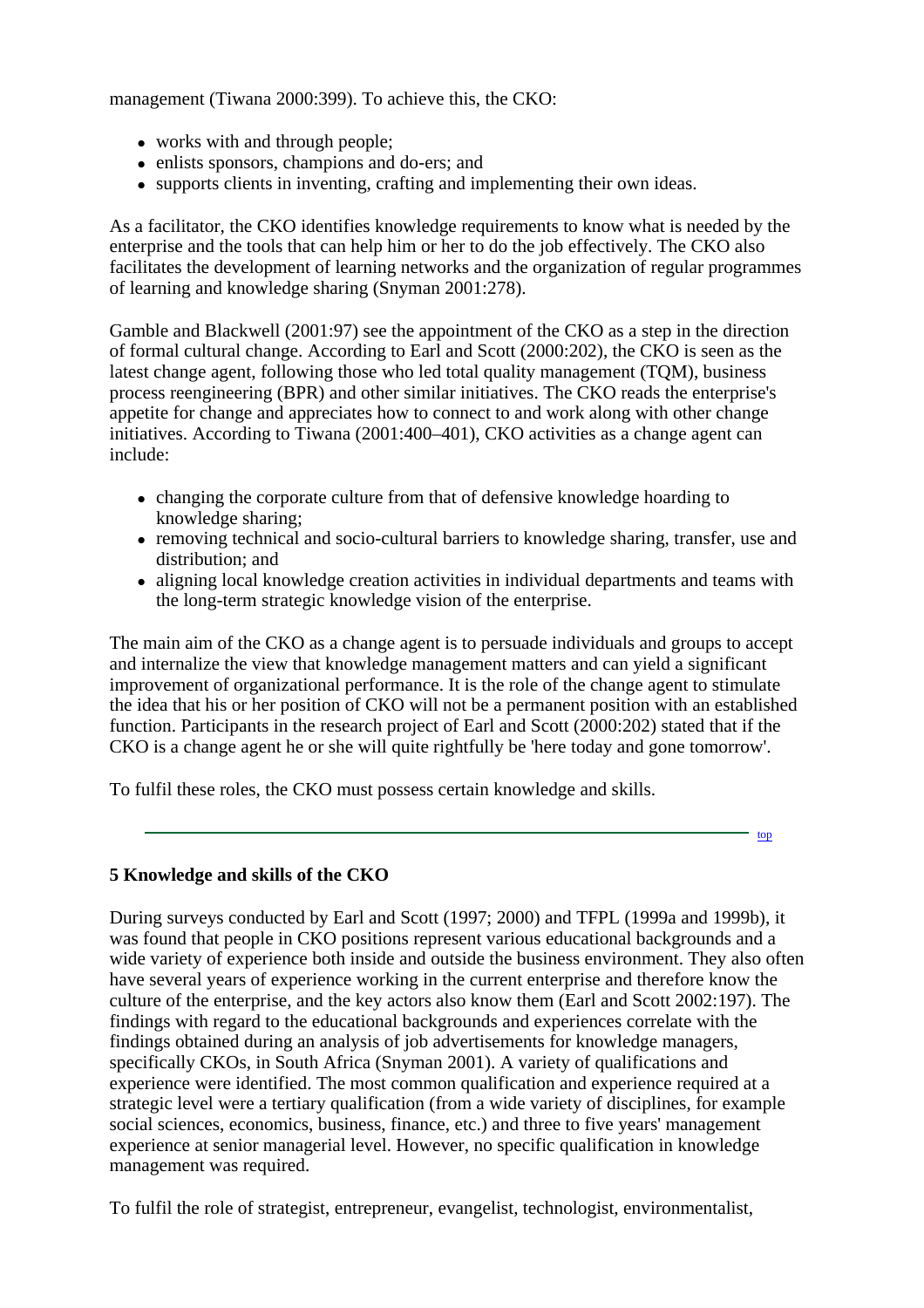designer and change agent, a variety of skills and personal attributes are required. Apart from the general management skills such as leadership skills, project management skills, welldeveloped negotiation skills, etc., additional and unique skills are also required.

The CKO is responsible for the intangible assets of the enterprise and the creation of an enabled environment that facilitates the sharing of knowledge. Therefore, it is very important that the CKO should possess certain personal attributes. During research conducted in 1997 and reported in 1998, Earl and Scott (in Duffy 1998) found that, although CKOs have varied backgrounds, they often display similar personality traits – and those traits differentiated them as a group from other executives. In a follow-up study, Earl and Scott (2000:200) described CKOs as 'fun people having a fun time'. They are typically bubbly and enthusiastic, yet reflective and balanced. They tend to be eclectic and pragmatic, backing any idea that makes 'knowledge sense', and are ready to connect to other initiatives.

Neilson (2002) identifies the most important personal attributes that a CKO must bring to the job. These are indicated in Figure 2.



#### **Figure 2 Personal attributes of CKO (Neilson 2002)**

Although CKOs do not need any one personal trait in great abundance, all of them are necessary to a certain extent to build momentum behind the knowledge management initiatives.

Apart from having unique personality traits, CKOs also need unique competencies and skills to successfully fulfil the different roles. These are indicted in Figure 3.

#### **Figure 3 Competencies and skills required (adapted from Neilson 2002)**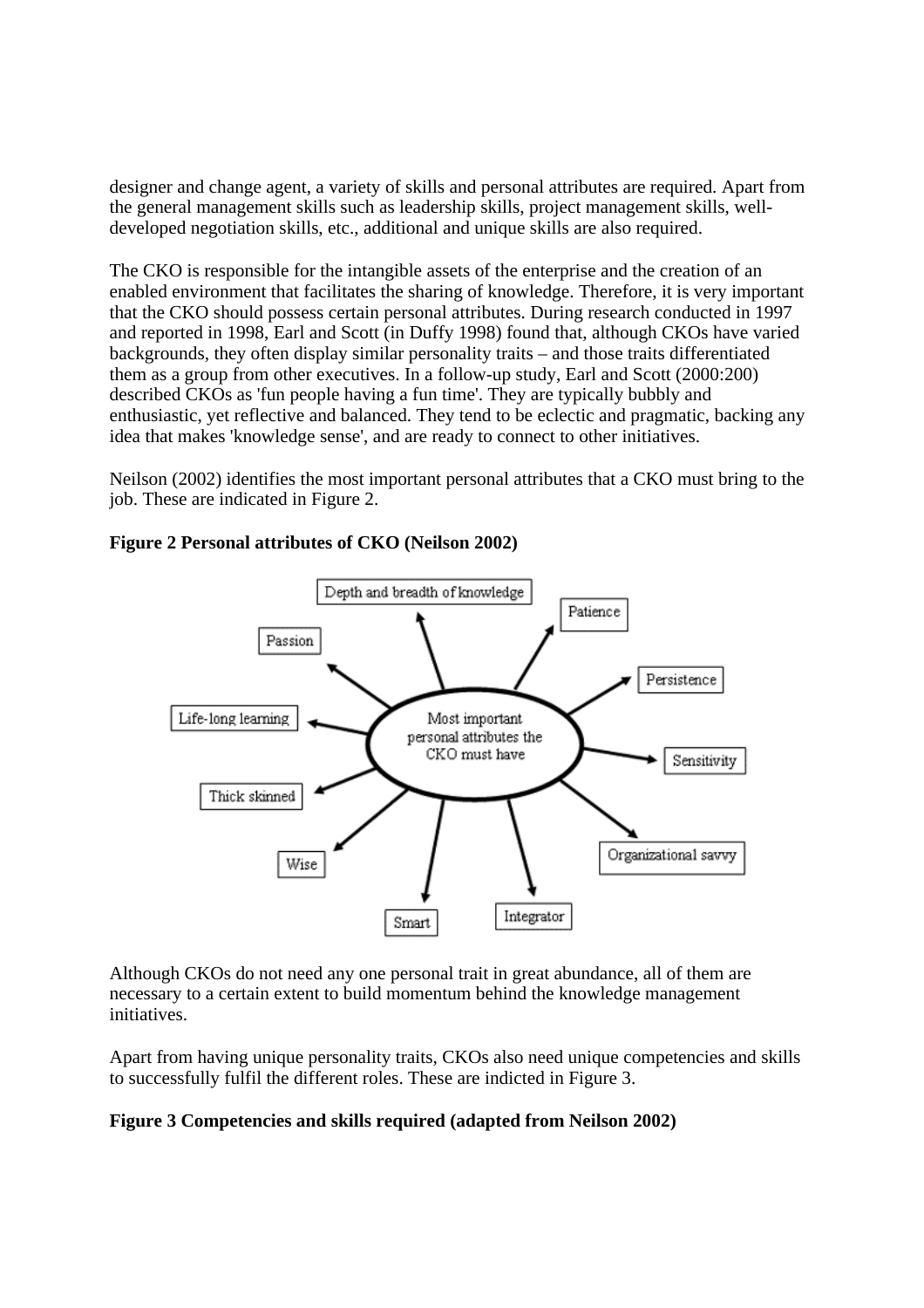

As a strategist, the CKO should be able to think strategically, systematically, conceptually and holistically. He or she should also understand the wider knowledge context and the organization's strategy (Skyrme 1997; TFPL 1999b). He or she must know the business imperatives and align knowledge management with these imperatives (Neilson 2002). The CKO must be able to grasp the implications of using knowledge management as a tool for corporate transformation. He or she must be able to see 'the bigger picture that the CEO has in mind, but also be able to translate it into action' (Earl and Scott 2000:197).

As an entrepreneur, the CKO should be able to present new ideas, focus on deliverable results and solicit support. To achieve this, the CKO must be a proactive self-starter, have the ability to work on own initiative and not be afraid of taking risks. He or she should maintain a balanced attitude toward achieving results, but should not get depressed by setbacks.

As an evangelist, the CKO should have an interest in knowledge management concepts and experience of knowledge management systems. He or she must articulate the knowledge management agenda and actively promote it.

As an environmentalist and designer, the CKO should be able to analyse situations, ask meaningful questions and propose solutions.

As a technologist, the CKO must understand which technologies can contribute to capturing, storing, exploring and, in particular, sharing knowledge. The CKO should be sufficiently informed about technology to:

- evaluate what works:
- judge when to adopt a technology;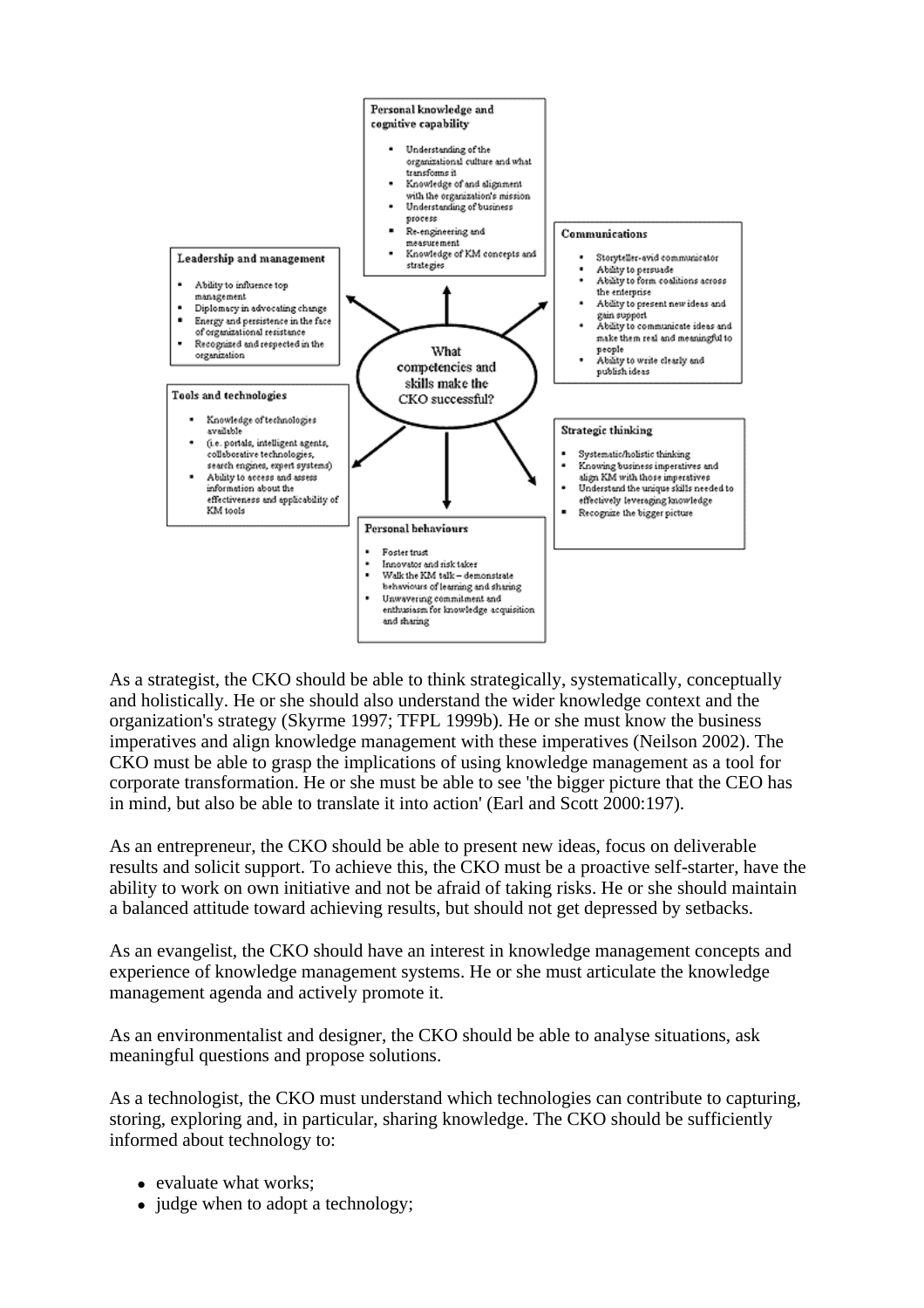- appreciate the opportunities enabled; and
- assess any demanding implementation issues (Earl and Scott 2002).

As a facilitator, the CKO should be skilled at shaping the ideas of others and at knowing when to help. He or she should be sensitive to group dynamics and individual characters and should be able to tolerate small steps as much as big moves.

A combination of all the above-mentioned knowledge and skills equips the CKO as an excellent change agent. In addition, the CKO must be able to influence and diplomatically advocate change. It is important to be able to read the company's appetite for change and appreciate how to connect to and work with other change initiatives (Earl and Scott 2000:198).

#### **6 Findings of the interviews**

The three CKOs interviewed were all part of the top management team and reported directly to the CEO. One of the CKOs also had knowledge management responsibilities in the capability of executive director of people enablement on international level.

top

In two of the cases, persons involved in knowledge management initiatives in the organization filled the positions of CKO, while the third person was appointed from outside the organization. In all three cases, the reason for the position of CKO was to initiate, lead and enable the knowledge management strategy of the enterprise. These CKO positions were fairly new and had been established during the last two to six years.

The educational backgrounds and business experiences of the CKOs varied substantially. One had a BSc and MBA, worked in an IT environment for 10 years and lectured in Europe and South Africa. The second CKO had an undergraduate degree with mathematics and physics as major subjects as well as a BA Honours degree in communication. Before becoming CKO, he was director of information product development and gained experience in managing research-based products. The third CKO had qualifications in library and information science and 24 years experience as librarian and information specialist. Two of the CKOs had additional qualifications in knowledge management or related areas such as content management and IT management. Each of the CKOs felt that their career experiences and attitude towards the job had groomed them for the position of CKO. However, all three confessed that every day was a learning experience. They also felt that they had gained their knowledge on the job and through experience.

In all three cases, the knowledge management position had no predecessors. In two of the cases, the CKOs had to develop their own job descriptions. This was achieved by taking risks, building relationships with stakeholders and colleagues, and by being alert to opportunities that may benefit the enterprise. These two CKOs were involved in various activities with regard to knowledge management. These activities included conducting research with regard to knowledge management, promoting knowledge management, determining the information and knowledge requirements of the enterprise and encouraging a culture of knowledge sharing by motivating staff to contribute to knowledge repositories. They were also responsible for working out strategies for harvesting, capturing and storing knowledge that were in line with the strategic objectives of the enterprise, as well as leveraging knowledge management for the benefit of the whole enterprise. Technical and organizational infrastructures were put into place so that knowledge could be transmitted, received and clearly understood. Their knowledge management approach was very balanced in the sense that their initiatives were focused on capturing the tacit knowledge via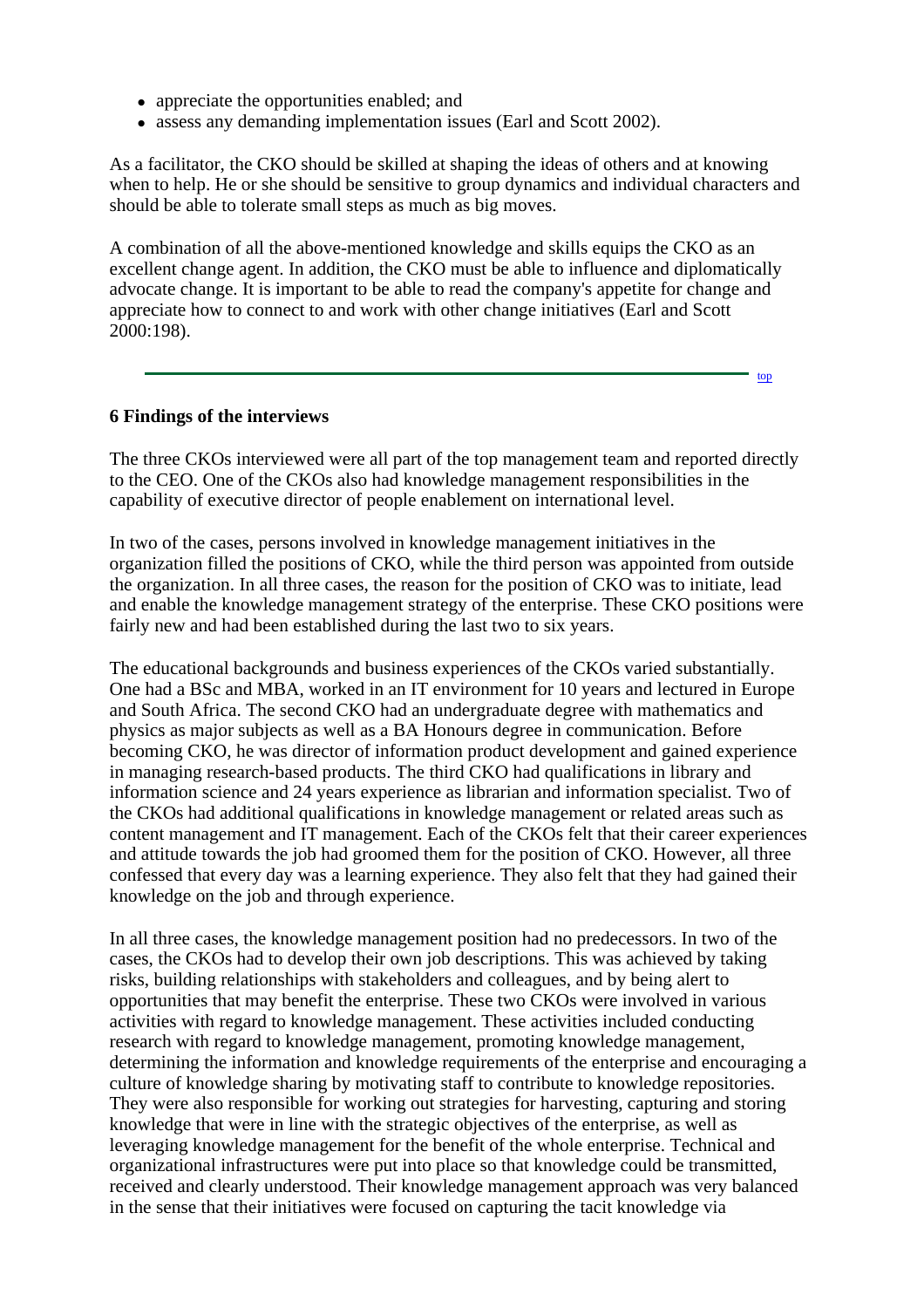knowledge champions and making it explicitly available to others in the enterprise. Ongoing communication with information technologists and human resources executives existed to shape information sharing channels and capabilities.

During the interview, these two CKOs were very knowledgeable about the overall business objectives of their enterprises and the organizational culture. One can therefore conclude that they were contributing meaningfully to the company's strategy formulation.

The third CKO had a predefined job description. However, in contrast to the other two CKOs, it became evident during the interview that the third CKO's activities were limited to creating an awareness of knowledge management among stakeholders and colleagues, and that his primary role was that of an evangelist. This entailed the presentation of workshops and seminars on knowledge management, as well as the compilation of brochures and other documentation on knowledge management for distribution. No formal knowledge management system existed and no strategies were in place on how the enterprise should handle its intellectual capital.

As individuals, all three CKOs were open-minded and 'people persons'. They all fulfilled an important prerequisite for the successful management of knowledge, namely the ability to work with people. They were good communicators and possessed general managerial attributes such as leadership, interpersonal skills and project management skills. They had a high energy level that enabled them to manage the tasks associated with their jobs. They had a good understanding of how IT worked and how IT could be applied in facilitating networking and knowledge sharing.

Two of the CKOs indicated that the position of CKO was not a permanent position and might be absorbed in the organization under another title.

## **7 Analysis of the findings**

In South Africa, as in other international countries, the CKO is a recent phenomenon. Only a few enterprises realize the value of appointing a senior executive responsible for managing one of their most important organizational assets, namely knowledge.

 $\equiv$  top

As found in the literature, the three CKOs also came from a wide range of professional backgrounds. Two of the CKOs knew the business and culture of the enterprises from personal experience and were established figures in their enterprises. The third CKO was appointed from outside the enterprise and still had to establish himself as an individual responsible for knowledge management in the enterprise.

Against the theoretical background and from the analysis of the findings, it is clear that two of the CKOs fulfilled almost of the roles identified in the literature study:

- Strategies were developed to dictate how the enterprise should handle its intellectual capital
- The knowledge management agenda was actively promoted
- Needs were determined and initiatives launched for the design and implementation of the knowledge architecture and infrastructure
- Knowledge-oriented connections, coordination and communication activities were facilitated
- The importance of IT as an enabler for information capturing, storage and dissemination was recognized.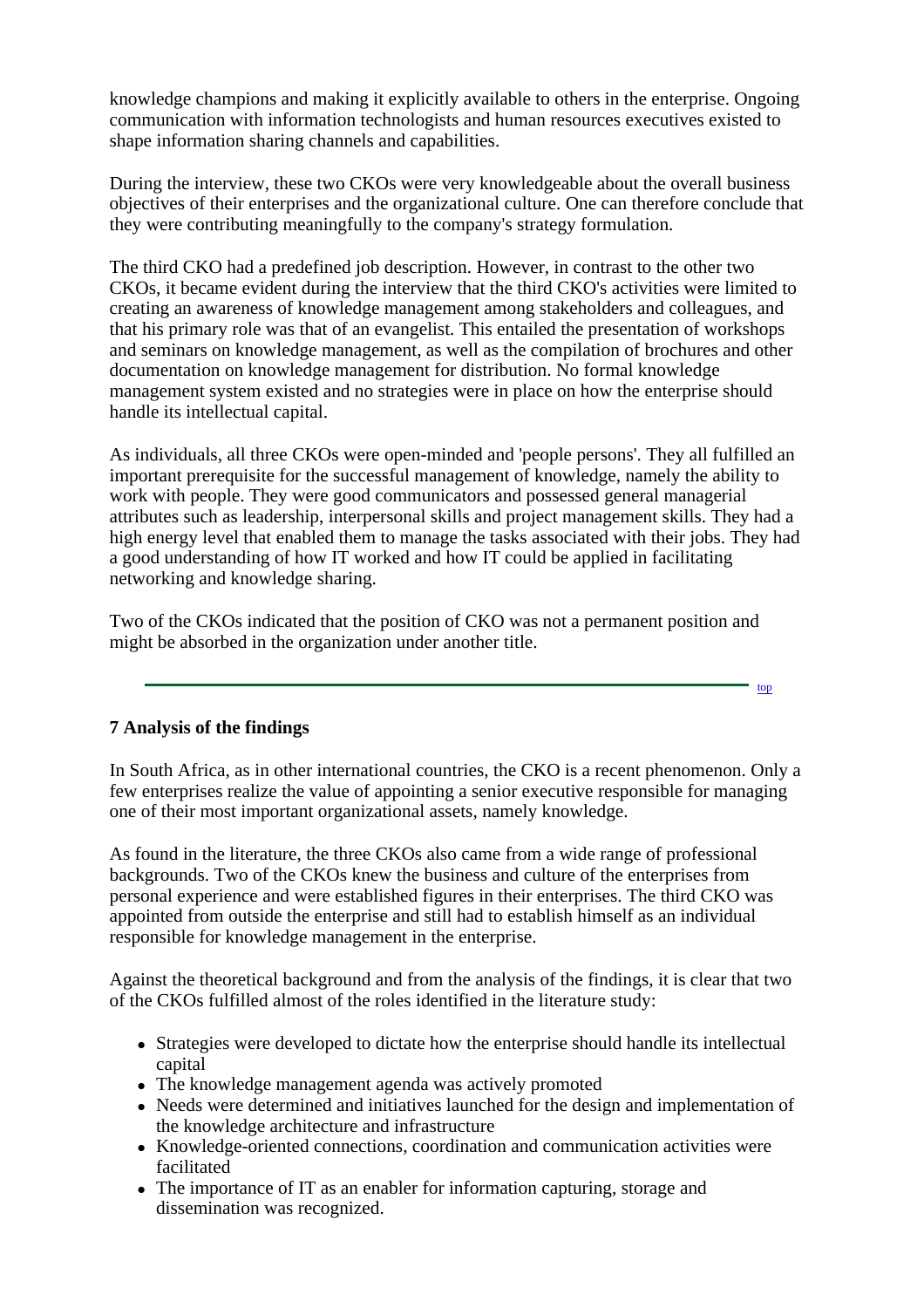Although knowledge management in every organization is unique and the role and responsibilities of the CKO can be interpreted differently depending on the needs and environment of the enterprise, the third CKO still had a long way to go (taking the identified generic roles into consideration). His role was only that of an evangelist. All the other identified roles were not yet fulfilled. It can be attributed to various factors such as:

an environment in that did not yet realize the presence throughout the enterprise of information and knowledge that should be harvested and shared for the benefit of the enterprise;

- a corporate culture that did not support the sharing of knowledge;
- $\bullet$  not being conversant with the business processes and internal politics consequently he still had to build relationships with stakeholders and colleagues
- a job description that did not allow him the opportunity to apply initiatives of his own with regard to knowledge management; and
- a possible lack of support from management and employees for knowledge management initiatives.

If these constraints can be overcome, there should be no reason why this CKO cannot fulfil the roles as reflected in the literature.

 $\overline{\phantom{a}}$  top

top

#### **8 Conclusion**

The aim of this research was to investigate the perspective of the South African business world on the role and responsibilities of the CKO. Although the position of CKO is still unique and relatively new in South Africa, it compares very well with the findings in the literature. Although one cannot conclude that the findings of the three case studies are representative of the industry in general, it is clear that a strong awareness exists of the importance of the role that CKOs can play in South African enterprises. The findings further indicated that the three CKOs possessed the necessary competencies and skills to fulfil this important position.

#### **9 References**

Allee, V. 1997. *The knowledge evolution: expanding organizational intelligences*. Boston: Butterworth-Heinemann.

Bontis, N. 2002. The rising star of the chief knowledge officer. *Ivey Business Journal* (March/April):20-25.

Duffy, D. 1998. Knowledge champions: what does it take to be a successful CKO? *CIO Enterprise Magazine* (15 November). [Online]. Available WWW: http://www.cio.com/archive/enterprise/111598\_ic\_content.html (Accessed 16 April 2002).

Earl, M.J. 1999. What is a chief knowledge officer? Sloan management review via Gale Group. [Online]. Available WWW: http://lamb.cba.hawaii.edu:82/OldVersions/ What%20is%20a%20Chief%20Knowledge%20Officer.htm (Accessed 24 June 2002).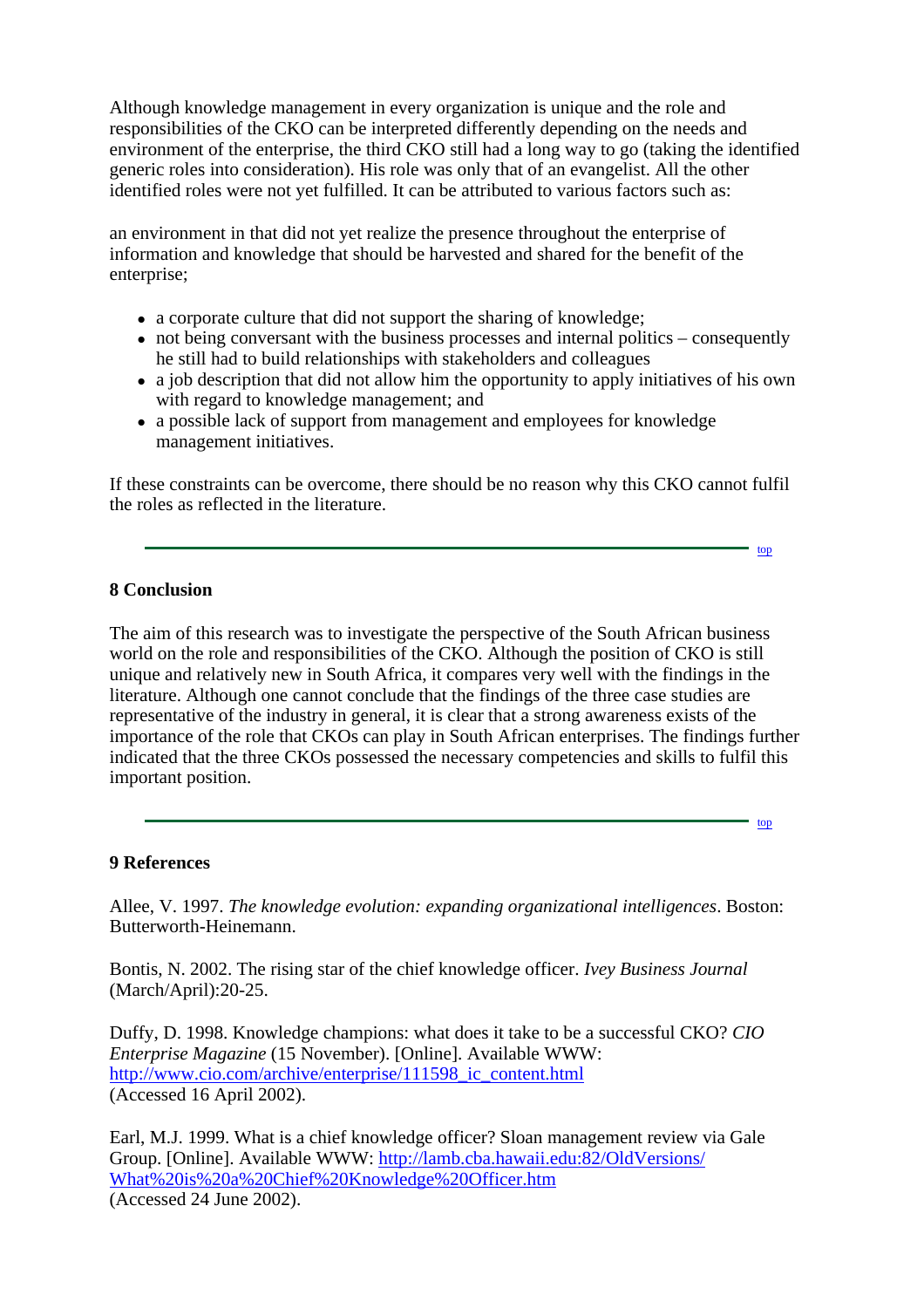Earl, M.J and Scott, I.A. 2000. What do we know about CKOs? In *Knowledge horizons: the present and the future of knowledge management*. Boston: Butterworth-Heinemann: 195– 203.

Gamble, P.R. and Blackwell, J. 2001. *Knowledge management: a state of the art guide*. London: Kogan Page.

Herschel, R.T. and Nemati, H.R. 2000. *Chief knowledge officer: critical success factors for knowledge management*. [Online]. Available WWW: http://www.brint.com/members/online/20090319/CKO/ (Accessed 15 March 2002).

Morris, S., Meed, J. and Svensen, N. 1996. *The intelligent manager: adding value in the information age*. London: Prentice Hall.

Neilson, R.E. 2002. *The competencies and skills of the CKO*. [Online]. Available WWW: http://www.ndu.edu/irmc/km-cio\_role/km-cio-role.htm (Accessed 15 May 2002).

Nonaka, I. 1998. The knowledge-creating company. In: *Harvard Business Review on knowledge management*. Boston: Harvard Business School Publishing: 21–46.

Skyrme, D. 1997. *Do you need a CKO?* [Online]. Available WWW: http//www.skyrme.com/insights/27cko.htm (Accessed: 29 April 2002).

Snyman, R.M.M. 2001. Do employers really know what they want? Analysis of job advertisements for information and knowledge managers. *Aslib Proceedings* 53(7):273–281.

TFPL. 1999a. *Skills for knowledge management: a briefing paper*. London: TFPL.

TFPL. 1999b. *Skills for knowledge management: building a knowledge economy*. London: TFPL.

TFPL. 2001. *Knowledge management state of the art workshop. Session 1: overview of KE and knowledge management*. (Unpublished).

Tiwana, A. 2000. *The knowledge management toolkit: practical techniques for building a knowledge management system*. Upper Saddle River, NJ: Prentice Hall.

Wiig, K.M. 2000. Knowledge management: an emerging discipline rooted in a long history. In *Knowledge horizons: the present and the future of knowledge management*. Boston. Butterworth-Heinemann: 3–26.

#### **Disclaimer**

Articles published in SAJIM are the opinions of the authors and do not necessarily reflect the opinion of the Editor, Board, Publisher, Webmaster or the Rand Afrikaans University. The user hereby waives any claim he/she/they may have or acquire against the publisher, its suppliers, licensees and sub licensees and indemnifies all said persons from any claims, lawsuits, proceedings, costs, special, incidental, consequential or indirect damages, including damages for loss of profits, loss of business or downtime arising out of or relating to the user's use of the Website.